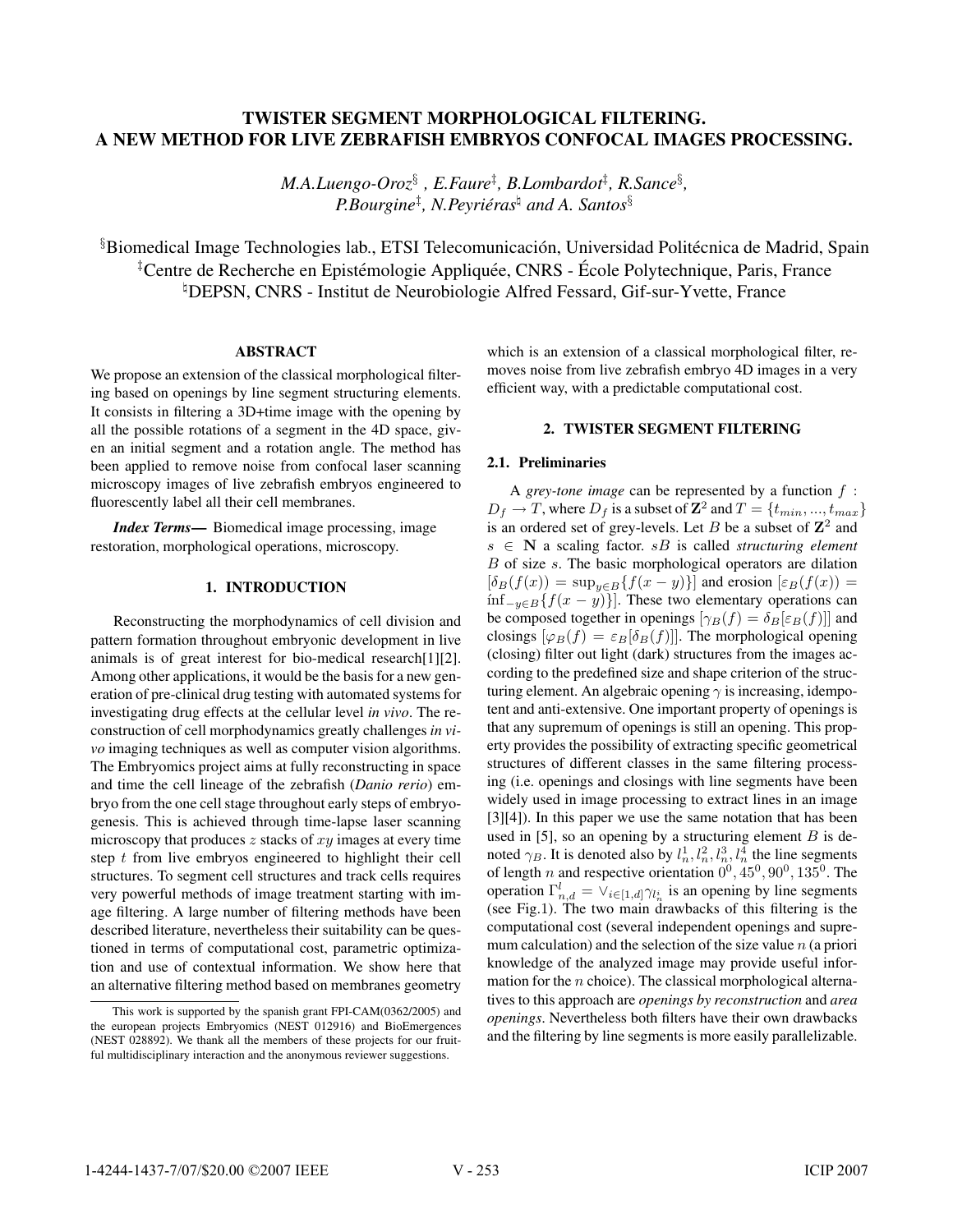

Fig. 1. The supremum of openings is still an opening.

## $2.2 \times 10^{-2}$  opening structuring element structuring structuring structuring structuring structuring structuring structuring structuring structuring structuring structuring structuring structuring structuring structuring

The proposed idea is to extend the classical filtering by line segment structuring elements to n-dimensional images. For that purpose, all the possible rotations of a line segment in a nD space will be found given an initial segment and a rotation angle (this angle is limited by the sampling rate). We found in [6][7] very interesting studies about morphological operators with discrete segments. For the sake of simplicity in the examples presented above we will allow a rotation angle of 45*<sup>o</sup>*, so the number of possible orientations in a nD space is the number of boundary pixels in a  $3^n$  box divided by 2. In a 2D image, if we note the initial segment  $l_n^1$  with an orientation of 0<sup>0</sup> and we permit a rotation angle of 45*<sup>o</sup>*, there exists 4 possible segments  $l_n^1, l_n^2, l_n^3, l_n^4$ , where  $l_n^i$  is rotated 45<sup>*o*</sup> from  $\int_{0}^{\frac{1}{t}(i+1)/4}$  so  $\sharp l(dim = 2) = 4$ . In these conditions, the opening by twister line segment is  $\Gamma^l_{n,4} = \vee_{i \in [1,4]} \gamma_{l^i_n}$ . In a 3D image, the interpretation remains the same as in the plane: we may think over the extraction of all the lines with specific directions embedded in the 3d space. A rotation angle of 45*<sup>o</sup>* provides 13 possible orientations  $\sharp l(dim = 3) = 13$ . It should be noted that this opening allows also to extract the planes of an object which can be decomposed in lines of a given direction. We now address the spatio-temporal case. A 1D segment in the 4D space can be thought as a point which moves straight ahead in a given direction (or remains still) through time (see Fig.2). This forward movement may be seen as a differential of displacement, if the time sampling is high enough (images in two consecutive time steps are similar). The *twister segment structuring element* includes all these possible segments given an initial one and the rotation angle (note that the rotations in the 3D space are also included in this set). A rotation angle of  $45^{\circ}$  provides 40 segments  $\sharp l(dim=4)=40$ .



Fig. 2. A 1D segment structuring element in a 4D space passes through the origin $(0,0,0,0)$  and can represent a point that moves in a straight direction over time, a fixed point over time or a segment in the 3D space in the present time.

### 2.3. Algorithms

We propose an algorithm able to produce all the line segments of size  $n$  which are embedded in the 4D space. Each segment is shifted 45*<sup>o</sup>* from the previous one. The construction of each line segment is divided in two steps: finding the correct orientation and size. We define the unit structuring element of a direction d as a 3 pixel line with a central pixel  $S1$ and two symmetric pixels S2 and S3 (see Fig.3a). The unit structuring element is inside a n-dimensional cube of size 3. We denote the position in the  $n$ -dimensional cube with coordinates  $(i_1, i_2, i_3, i_4, ..., i_n)$  as the position  $(i_1 + i_2 * 3^1 + i_3 *$  $3^2 + i_4 * 3^3 + ... + i_n * 3^{n-1}$ )(see Fig.4). In this notation, by symmetry of the elements  $S2$  and  $S3$ , we obtain the relation between positions  $S2 + S3 = 2S1$ . For instance in the 2D case  $S_1=5$ , all the possible orientations are given by the combinations that make  $S2 + S3 = 10$  (see Fig.3b). We proceed by analogy in the 3D case,  $S1 = 14$  and  $S2 + S3 = 28$ , there exists 13 orientations(see Fig.4a). Finally in the 4D case,  $S1 = 41$  and  $S2 + S3 = 82$ , there are 40 orientations(see Fig.4b). In order to attain the length  $n$  in a given orientation, a segment is dilated by the unit version of itself. As a result of several dilations, every segment of even size may be constructed  $\left[\delta_{l_3} \left(l_n^i\right) = l_{n+2}^i\right]$ . The described strategy leads to the following algorithm to implement the opening by twister line segment structuring element for 3D+time images with a rotation shift of  $45^0$ .

#### **pseudocode twister segment filter (image in,length m)** −→ **(image out)**

| str.element se(2m+1,2m+1,2m+1,2m+1); . [a1]    |
|------------------------------------------------|
| str.element $su(3,3,3,3)$ ;                    |
| for $f = (1:40)$ {                             |
| $su(f)=1$ ; $su(82-f)=1$ ; $su(41)=1$ ; [b2]   |
| se $(m+1, m+1, m+1, m+1) = 1$ ;  [a2]          |
| for $r = (1:m) \{se = \delta_{su}(se); \}$ [c] |
| out=max(out, $\gamma_{se}$ (in)); [d]          |
| reset su, se;                                  |
|                                                |

The unit structuring element su of size  $3<sup>4</sup>$  is declared in [b1] and defined in [b2]. The structuring element se is declared in [a1] and initializated in [a2]; se is built by several dilations with su in [c]. The filtered image out is the maximum of all the openings by line segment in the 4D space[d].



Fig. 3. (a) Unit structuring element. (b) Four possible directions in the 2D space with a shift of  $45^{\circ}$  ( $\sharp$ l $(dim = 2) = 4$ ).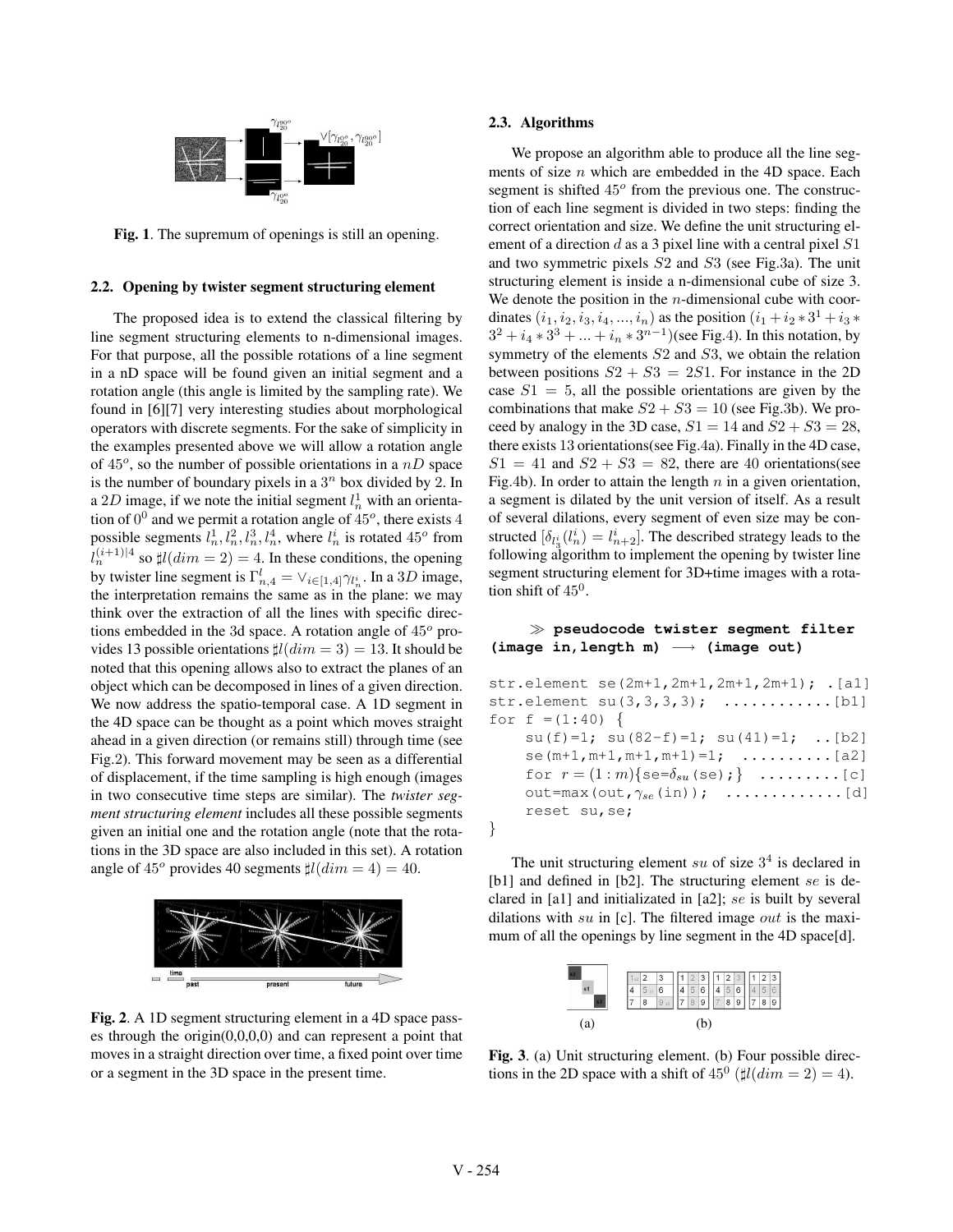

Fig. 4. (a) Example of line structuring element embedded in the 3D space, formed by the points  $(1, 14, 27)$ . (b) Example of line structuring element embedded in the 4D space, formed by the points  $(1, 41, 81)$ .

#### 3. CELL MEMBRANE FILTERING IN 4D IMAGES<br>OF A LIVE ZEBRAFISH EMBRYO OF A LIVE ZEBRAFISH EMBRYO

We show an illustrative example of the use of the opening by a twister structuring element in 4D confocal images taken from a live zebrafish embryo with fluorescently labelled cell membranes. These images have been taken with a Leica SP2 laser scanning confocal microscope with a 40x/0,8NA water immersion objective. Image size is  $512x512$  pixels and voxel size is  $(0,58x0,58x1) \mu m$ . Z stacks of  $30 \mu m$  have been taken every 5 minutes for several hours starting at 3, 5 hours of development at 28*<sup>o</sup>*C. Embryos are fluorescently stained through the expression of membrane bound mcherry red fluorescent protein. The validation of the filtering method is subjective since it should be coupled with segmentation methods. Nevertheless, it can be seen by eye that the filtering improves strongly the resolution of membranes and that the quality of the filtering is, at least, comparable to an anisotropic diffusion filter. In the presented example, the size of the line segment has been adjusted manually to seven pixels. The structuring element has been cropped in the time axis because of the low temporal sampling rate, so the line segments of the twister structuring element are embedded in a 4D box of size  $(7, 7, 7, 3)$ . In order to avoid abrupt jumps of intensity, the output is smoothed by a spherical averaging filter of two pixels radius. Cross-sections of original and filtered images are shown in Fig.5 and Fig.6. The method has also been tested with images in more advanced stages of embryonic development with very effective results. As embryo develops, cells differentiate and begin to build interesting structures by aligning their membranes and moving persistently in given directions. These behaviors make the twister segment filtering even more suitable for those cases than for early embryogenesis.

# $\frac{1}{2}$ .  $\frac{1}{2}$

We have presented an extension of the classical morphological filtering based on opening by line segments. Our method performs the opening by line segments in the spatiotemporal space. This technique is suitable for images formed by polygonal shapes, huge quantity of data and uncorrelated noise over

time. These characteristics are indeed those of confocal images taken from fluorescently labeled zebrafish embryos. The twister segment morphological filtering has been proved to be a very effective alternative to denoise cell membrane images. The proposed algorithm is a basic idea and further developments should be done, especially concerning the rotation shift. With a similar reasoning, we might perform morphological operations with the possible rotation of 2D planar structuring elements in the 4D space or curved line segments structuring elements that represent curved trajectories over time. The twister segment structuring element can serve also to perform other morphological operators for instance alternative sequential filters or multiscale granulometric analysis. Concerning real applications in the Embryomics project, the presented filtering methodology is currently being combined with a viscous watershed segmentation[8] producing very promising segmentation results (see Fig.7). The *oil-model* viscous flooding follows accurately the filtered membranes and prevents leakage when there are incomplete or missing boundaries in low contrast regions.

#### 5. REFERENCES 5. REFERENCES

- [1] S.G.Megason and S.E.Fraser, "Digitizing life at the level of the cell: high-performance laser-scanning microscopy and image analysis for in toto imaging of development," *Mech.Dev.*, vol. 120, pp. 1407–1420, 2003.
- [2] L.A.D'Amico M.S.Cooper and C.A.Henry, "Confocal microscopic analysis of morphogenetic movements," *Methods Cell Biol*, vol. 59, pp. 179–204, 1999.
- [3] J.Serra, "Image analysis and mathematical morphology," *Academic Press, London*, vol. I,II., 1982,1988.
- [4] J. Angulo and S. Matou, "Automatic quantification of in vitro endothelial cell networks using mathematical morphology," in *Visualization, Imaging, and Image Processing*. IAESTED, 2005, pp. 51–56.
- [5] L. Vincent, "Morphological area opening and closing for grayscale images," in *Shape in Picture Workshop*. NATO, Springer-Verlag, 1992, pp. 197–208.
- [6] P. Soille and H.Talbot, "Directional morphological filtering," *IEEE Transactions on Pattern Analysis and Machine Intelligence*, vol. 23, pp. 1313–1329, Nov 2001.
- [7] C.L.L.Hendriks and L.J.van Vliet, "Using line segments as structuring elements for sampling-invariant measurements," *IEEE Transactions on Pattern Analysis and Machine Intelligence*, vol. 27, pp. 1826–1831, Nov 2005.
- [8] C.Vachier and F.Meyer, "The viscous watershed transform," *J. Math. Imaging Vis.*, vol. 22, no. 2-3, pp. 251– 267, 2005.